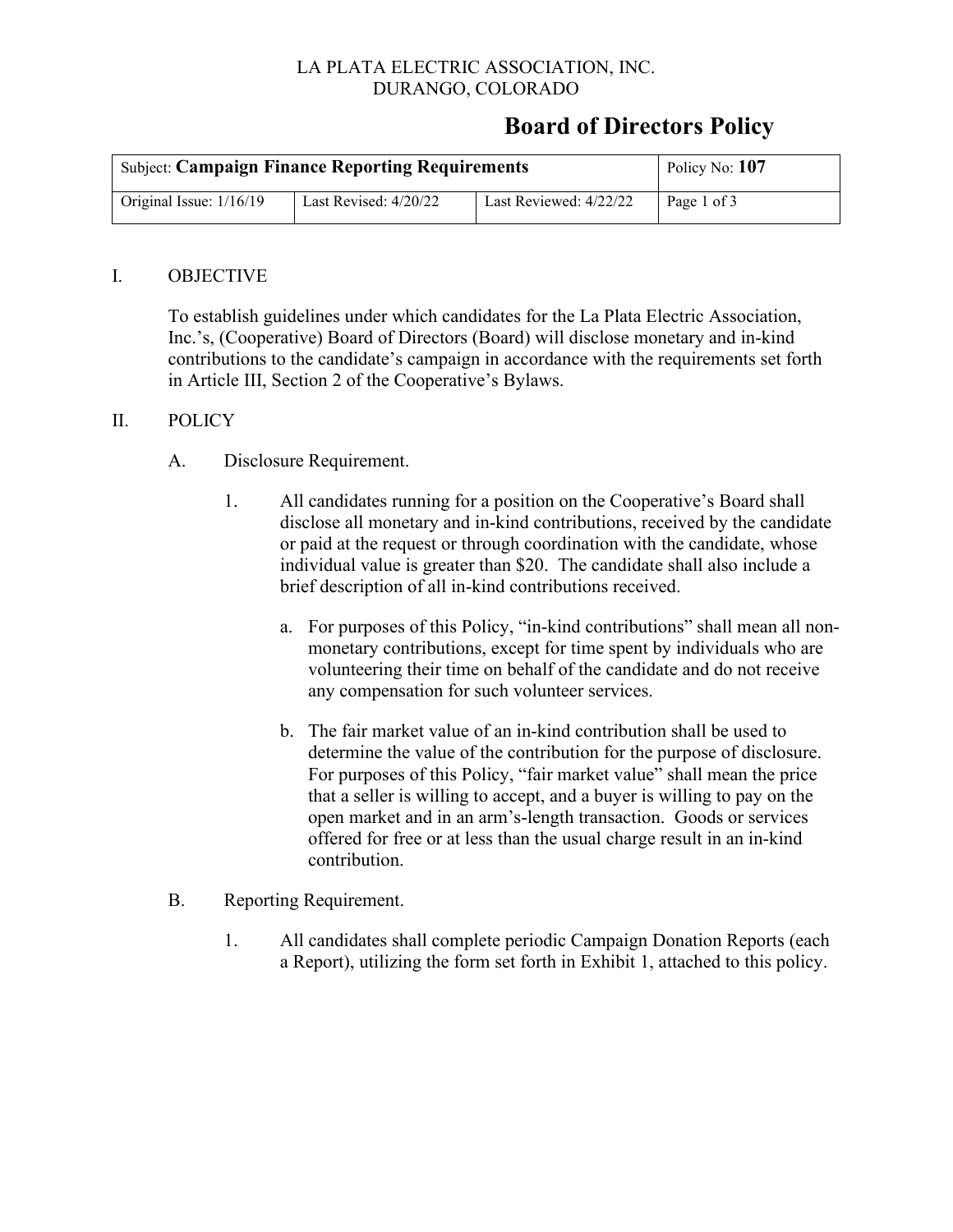#### LA PLATA ELECTRIC ASSOCIATION, INC. DURANGO, COLORADO

### **Board of Directors Policy**

| <b>Subject: Campaign Finance Reporting Requirements</b> | Policy No: 107          |                        |             |
|---------------------------------------------------------|-------------------------|------------------------|-------------|
| Original Issue: $1/16/19$                               | Last Revised: $4/20/22$ | Last Reviewed: 4/22/22 | Page 2 of 3 |

- 2. The Reports shall be signed by the candidate and submitted to the Cooperative as directed by the instructions included in the candidate packet. For purposes of this section, the candidate may submit the Reports electronically, and the candidate's electronic submission shall be deemed to be his/her signature on the Reports. Each candidate will submit his/her official email to be used for submitting Reports electronically. The candidate shall receive instructions on how to submit the Reports when the candidate picks up the candidate packet from the Cooperative, including email addresses to use when submitting Reports.
- 3. Candidates shall submit Reports according to the following timetable:
	- a. An initial Report shall be submitted no sooner than 15 days and no later than 10 days prior to the date of the election; and
	- b. A final Report, consisting of all contributions received that were not reported on the initial Report, plus any corrections to the initial Report, shall be submitted no later than 10 days following the election.
- C. Role of the Election Supervisory Committee and Cooperative
	- 1. The Election Supervisory Committee shall be responsible for: i) reviewing all Reports, ii) submitting copies of the Reports to the CEO, iii) resolving any disputes on the interpretation of this policy during the election process, and iv) submitting a final report on the timeliness and accuracy of the Reports to the Board at the first regular Board meeting following the due date of the final Report of the candidates.
	- 2. The Cooperative shall send all candidates a one-week reminder email prior to the due date of any Report and shall send the candidate an acknowledgement email when a Report is received. The Cooperative shall publish the Reports on the Cooperative's website for three years after the election.